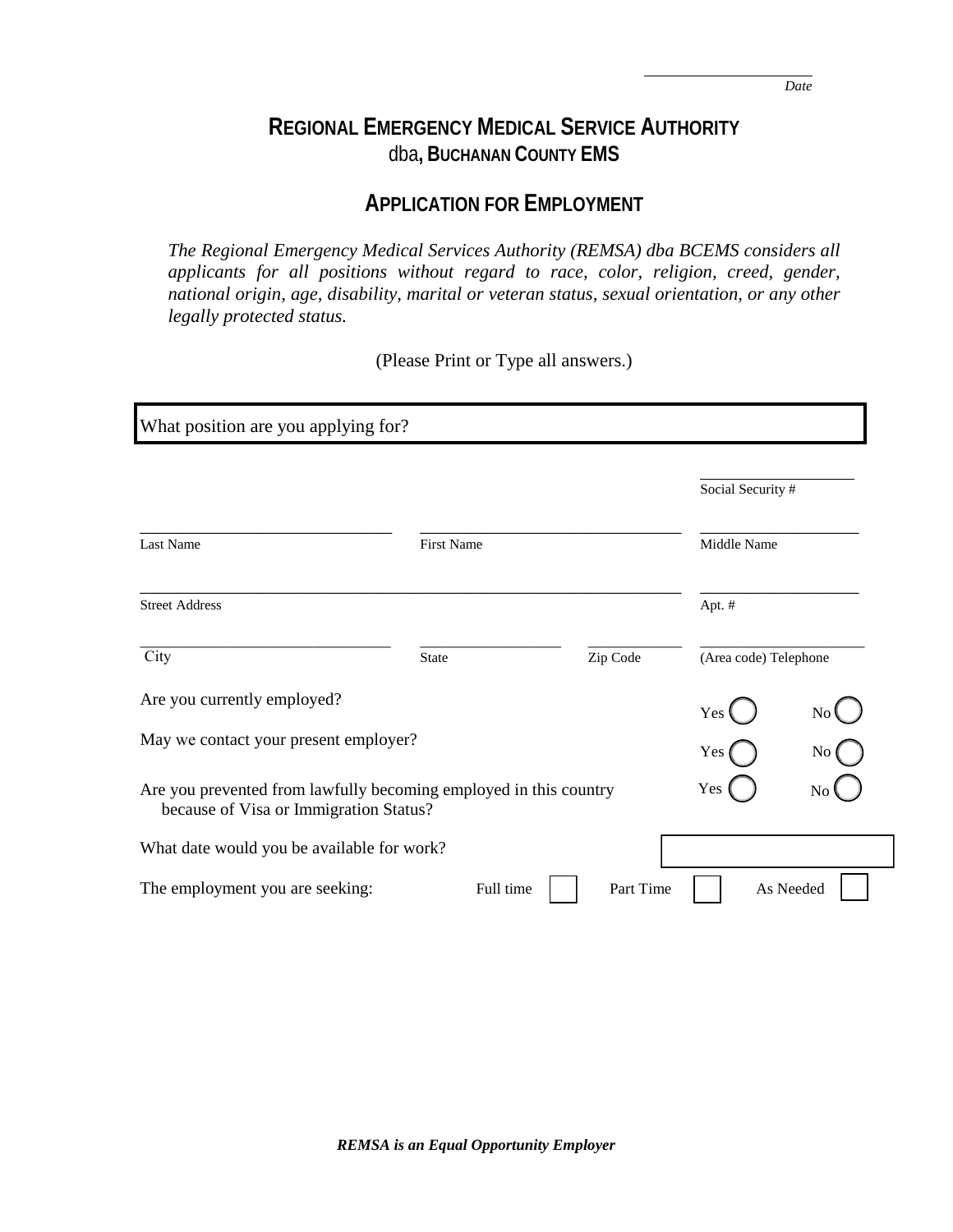### *Education*

|                                                           | <b>Name and Address</b><br>of School | <b>Course of</b><br><b>Study</b> | <b>Years</b><br>Completed | Diploma or<br><b>Degree</b> |
|-----------------------------------------------------------|--------------------------------------|----------------------------------|---------------------------|-----------------------------|
| <b>High School</b>                                        |                                      |                                  |                           |                             |
| <b>Technical or</b><br><b>Vocational</b><br><b>School</b> |                                      |                                  |                           |                             |
| <b>Under-</b><br><b>Graduate</b><br><b>College</b>        |                                      |                                  |                           |                             |
| <b>Graduate</b><br><b>Professional</b>                    |                                      |                                  |                           |                             |
| <b>Other</b><br>(Specify)                                 |                                      |                                  |                           |                             |

Indicate any foreign languages you can speak, read, or write.

|       | Fluent | Good | Fair |
|-------|--------|------|------|
| Speak |        |      |      |
| Read  |        |      |      |
| Write |        |      |      |

Describe any specialized training, apprenticeship, skills and extra-curricular activities.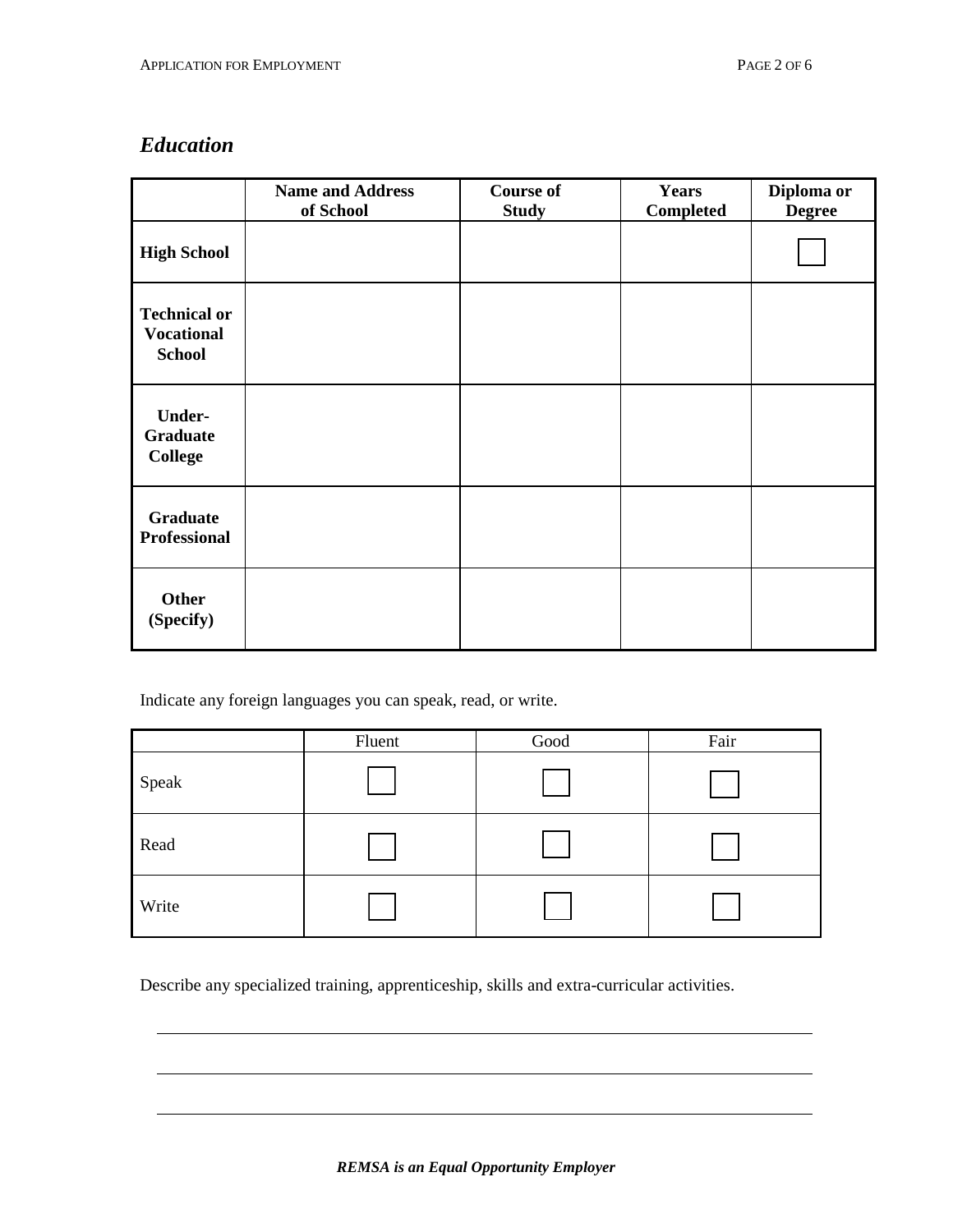### **Employment Experience**

*Start with your present or last job. Include any job related military service assignments and volunteer activities. You may exclude organizations, which indicate race, color, religion, gender, national origin, disabilities or protected status.*

#### **Current or most recent Job.**

| Employer                  | <b>Dates Employed</b><br>$From - To$    | <b>Work Performed</b> |
|---------------------------|-----------------------------------------|-----------------------|
|                           |                                         |                       |
| <b>Address</b>            | <b>Hourly Wage</b><br>Starting - Ending |                       |
| <b>Telephone Number</b>   | <b>Job Title</b>                        |                       |
| <b>Reason for Leaving</b> | <b>Name of Supervisor</b>               |                       |

| <b>Employer</b>           | <b>Dates Employed</b><br>From - To      | <b>Work Performed</b> |
|---------------------------|-----------------------------------------|-----------------------|
|                           |                                         |                       |
| <b>Address</b>            | <b>Hourly Wage</b><br>Starting - Ending |                       |
| <b>Telephone Number</b>   | <b>Job Title</b>                        |                       |
| <b>Reason for Leaving</b> | <b>Name of Supervisor</b>               |                       |

| <b>Employer</b>           | <b>Dates Employed</b><br>From - To | <b>Work Performed</b> |
|---------------------------|------------------------------------|-----------------------|
| <b>Address</b>            | <b>Hourly Wage</b>                 |                       |
|                           | Starting - Ending                  |                       |
| <b>Telephone Number</b>   | <b>Job Title</b>                   |                       |
| <b>Reason for Leaving</b> | <b>Name of Supervisor</b>          |                       |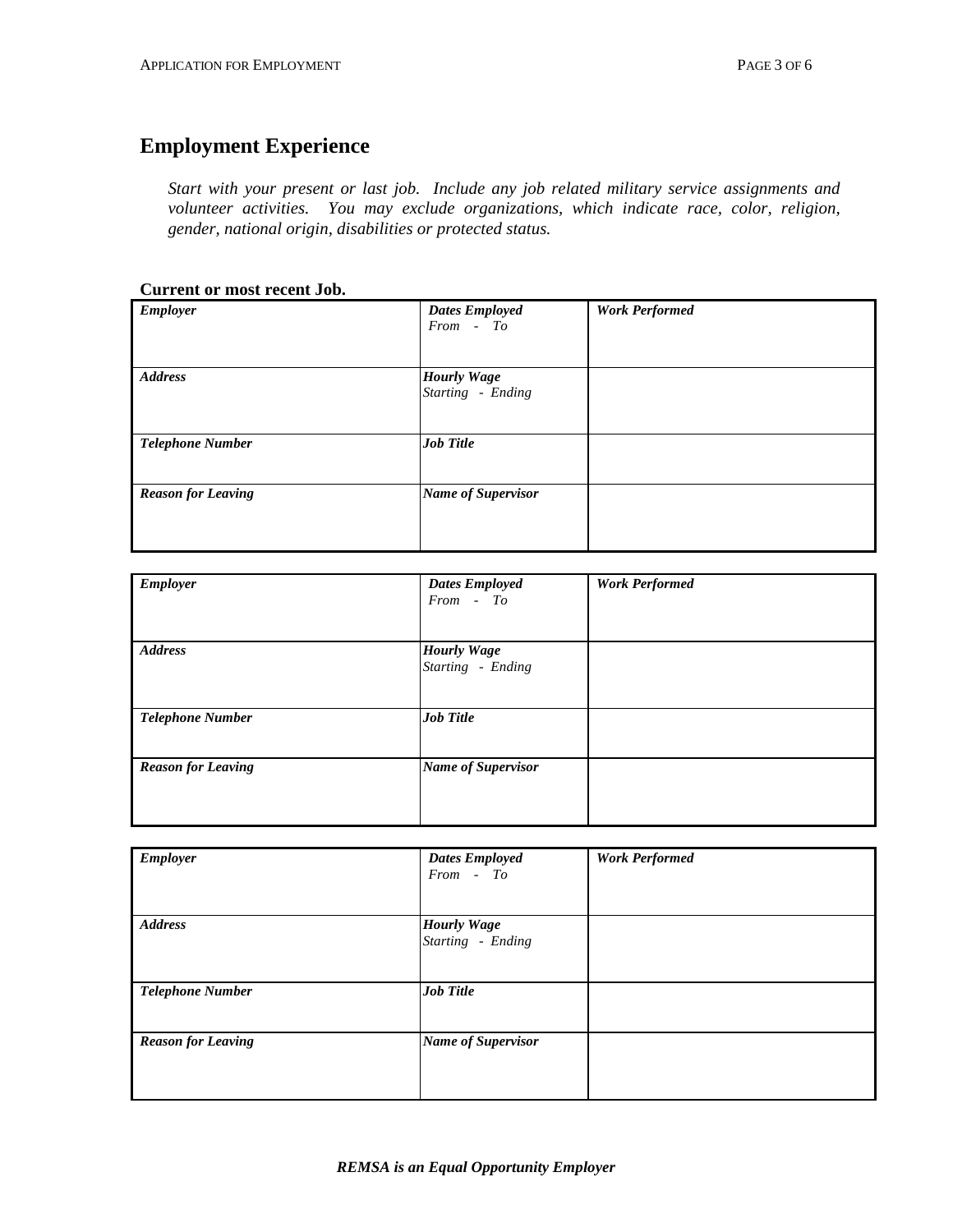| <b>Employer</b>           | <b>Dates Employed</b>     | <b>Work Performed</b> |
|---------------------------|---------------------------|-----------------------|
|                           | From - To                 |                       |
|                           |                           |                       |
|                           |                           |                       |
|                           |                           |                       |
| <b>Address</b>            | <b>Hourly Wage</b>        |                       |
|                           | Starting - Ending         |                       |
|                           |                           |                       |
|                           |                           |                       |
|                           |                           |                       |
| <b>Telephone Number</b>   | <b>Job Title</b>          |                       |
|                           |                           |                       |
|                           |                           |                       |
| <b>Reason for Leaving</b> | <b>Name of Supervisor</b> |                       |
|                           |                           |                       |
|                           |                           |                       |
|                           |                           |                       |
|                           |                           |                       |

*If you need additional space, please continue on another sheet of paper.*

### **List professional, trade, business, or civic activities and offices held.**

*You may exclude membership which would reveal gender, race, religion, national origin, age, ancestry, disability, or other protected status.*

*\_\_\_\_\_\_\_\_\_\_\_\_\_\_\_\_\_\_\_\_\_\_\_\_\_\_\_\_\_\_\_\_\_\_\_\_\_\_\_\_\_\_\_\_\_\_\_\_\_\_\_\_\_\_\_\_\_\_\_\_\_\_\_\_\_\_\_\_\_\_\_\_\_\_\_\_\_\_\_\_\_\_\_\_\_\_\_\_\_\_\_\_*

*\_\_\_\_\_\_\_\_\_\_\_\_\_\_\_\_\_\_\_\_\_\_\_\_\_\_\_\_\_\_\_\_\_\_\_\_\_\_\_\_\_\_\_\_\_\_\_\_\_\_\_\_\_\_\_\_\_\_\_\_\_\_\_\_\_\_\_\_\_\_\_\_\_\_\_\_\_\_\_\_\_\_\_\_\_\_\_\_\_\_\_\_*

*\_\_\_\_\_\_\_\_\_\_\_\_\_\_\_\_\_\_\_\_\_\_\_\_\_\_\_\_\_\_\_\_\_\_\_\_\_\_\_\_\_\_\_\_\_\_\_\_\_\_\_\_\_\_\_\_\_\_\_\_\_\_\_\_\_\_\_\_\_\_\_\_\_\_\_\_\_\_\_\_\_\_\_\_\_\_\_\_\_\_\_\_*

### **Other Qualifications**

*Summarize special job related skills and qualifications acquired from employment or other experience.*

*\_\_\_\_\_\_\_\_\_\_\_\_\_\_\_\_\_\_\_\_\_\_\_\_\_\_\_\_\_\_\_\_\_\_\_\_\_\_\_\_\_\_\_\_\_\_\_\_\_\_\_\_\_\_\_\_\_\_\_\_\_\_\_\_\_\_\_\_\_\_\_\_\_\_\_\_\_\_\_\_\_\_\_\_\_\_\_\_\_\_\_\_*

*\_\_\_\_\_\_\_\_\_\_\_\_\_\_\_\_\_\_\_\_\_\_\_\_\_\_\_\_\_\_\_\_\_\_\_\_\_\_\_\_\_\_\_\_\_\_\_\_\_\_\_\_\_\_\_\_\_\_\_\_\_\_\_\_\_\_\_\_\_\_\_\_\_\_\_\_\_\_\_\_\_\_\_\_\_\_\_\_\_\_\_\_*

*\_\_\_\_\_\_\_\_\_\_\_\_\_\_\_\_\_\_\_\_\_\_\_\_\_\_\_\_\_\_\_\_\_\_\_\_\_\_\_\_\_\_\_\_\_\_\_\_\_\_\_\_\_\_\_\_\_\_\_\_\_\_\_\_\_\_\_\_\_\_\_\_\_\_\_\_\_\_\_\_\_\_\_\_\_\_\_\_\_\_\_\_*

*\_\_\_\_\_\_\_\_\_\_\_\_\_\_\_\_\_\_\_\_\_\_\_\_\_\_\_\_\_\_\_\_\_\_\_\_\_\_\_\_\_\_\_\_\_\_\_\_\_\_\_\_\_\_\_\_\_\_\_\_\_\_\_\_\_\_\_\_\_\_\_\_\_\_\_\_\_\_\_\_\_\_\_\_\_\_\_\_\_\_\_\_*

*Describe the types of computers and software programs you have experience with.*

*\_\_\_\_\_\_\_\_\_\_\_\_\_\_\_\_\_\_\_\_\_\_\_\_\_\_\_\_\_\_\_\_\_\_\_\_\_\_\_\_\_\_\_\_\_\_\_\_\_\_\_\_\_\_\_\_\_\_\_\_\_\_\_\_\_\_\_\_\_\_\_\_\_\_\_\_\_\_\_\_\_\_\_\_\_\_\_\_\_\_\_\_*

*\_\_\_\_\_\_\_\_\_\_\_\_\_\_\_\_\_\_\_\_\_\_\_\_\_\_\_\_\_\_\_\_\_\_\_\_\_\_\_\_\_\_\_\_\_\_\_\_\_\_\_\_\_\_\_\_\_\_\_\_\_\_\_\_\_\_\_\_\_\_\_\_\_\_\_\_\_\_\_\_\_\_\_\_\_\_\_\_\_\_\_\_*

*\_\_\_\_\_\_\_\_\_\_\_\_\_\_\_\_\_\_\_\_\_\_\_\_\_\_\_\_\_\_\_\_\_\_\_\_\_\_\_\_\_\_\_\_\_\_\_\_\_\_\_\_\_\_\_\_\_\_\_\_\_\_\_\_\_\_\_\_\_\_\_\_\_\_\_\_\_\_\_\_\_\_\_\_\_\_\_\_\_\_\_\_*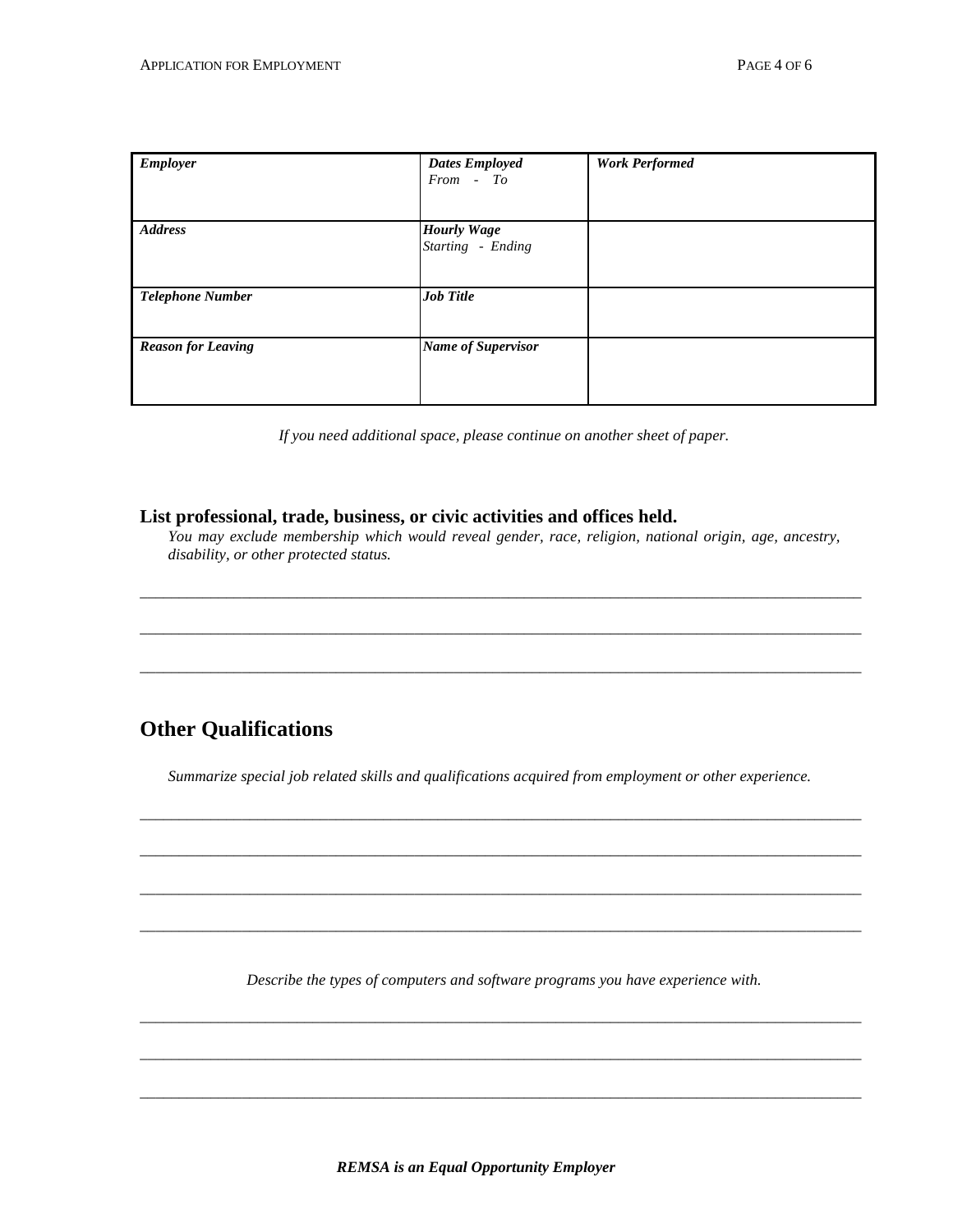### **State any additional information you feel may be helpful to us in considering your application.**

### **References**

| Name    |      | (Area code) Telephone |          |
|---------|------|-----------------------|----------|
| Address | City | State                 | Zip Code |
| Name    |      | (Area code) Telephone |          |
| Address | City | State                 | Zip Code |

| Name    |      | (Area code) Telephone |          |
|---------|------|-----------------------|----------|
| Address | City | State                 | Zip Code |